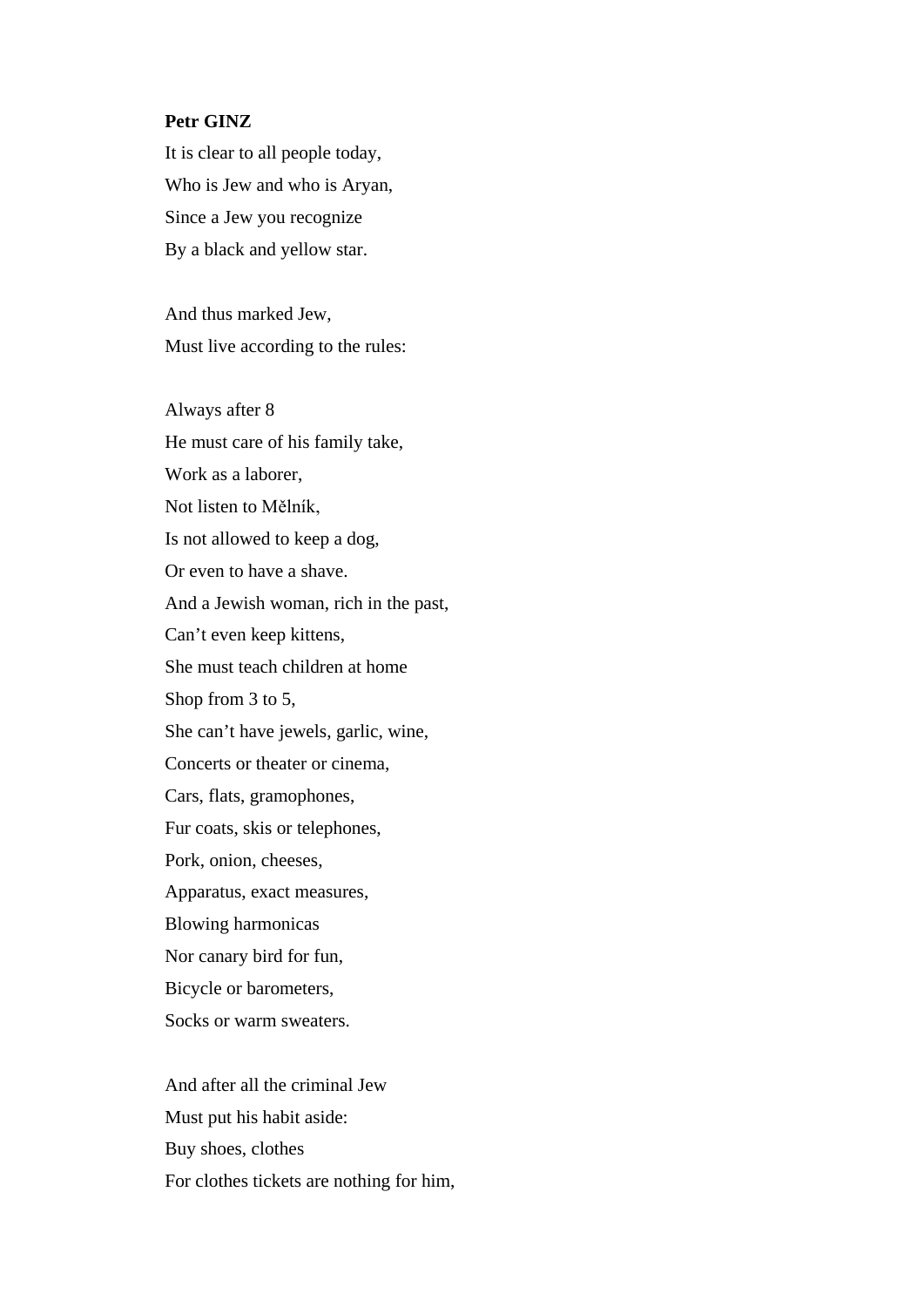To have poultry, shaving soap And marmalade or smoking, Leading papers or spirits, Magazines and newspapers, Sweets and sawing machines, Warm undies and even 2 pairs, Shops, fields and mines, Stocks, factories or houses, Sardines, sheep or fish.

Maybe something is missing here, There are even more things. Rather don't buy anything!

Get used to walking When it rains or the sun is shining. Don't come out of your house Don't you get on a train, You also can't board a fast train Nor tram nor a taxi cab, And no matter how big the temptation is Never go into a pub, To the waterfront, Museum or swimming pool, To the Post Office, to Troja, to platforms, To Meinl's, to stadiums, To the church or go gambling And to a public toilet! And be very careful At some main roads, Also Kulík, Jepa and Aunt! And if you want to enjoy the world a little, Go just to the god's garden, Dress up for the graves